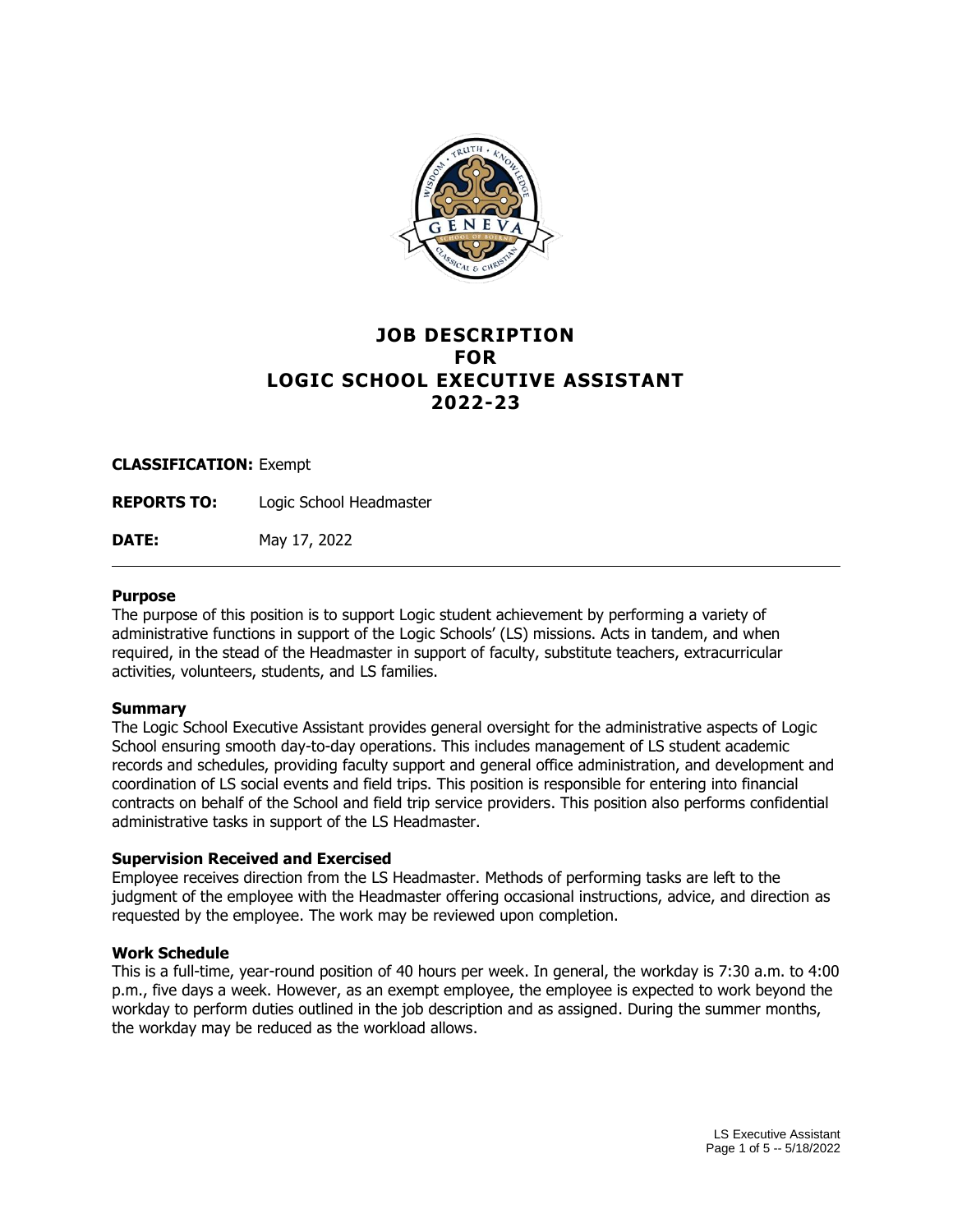# **Essential Functions**

Reasonable accommodations may be made to enable individuals with disabilities to perform the essential functions.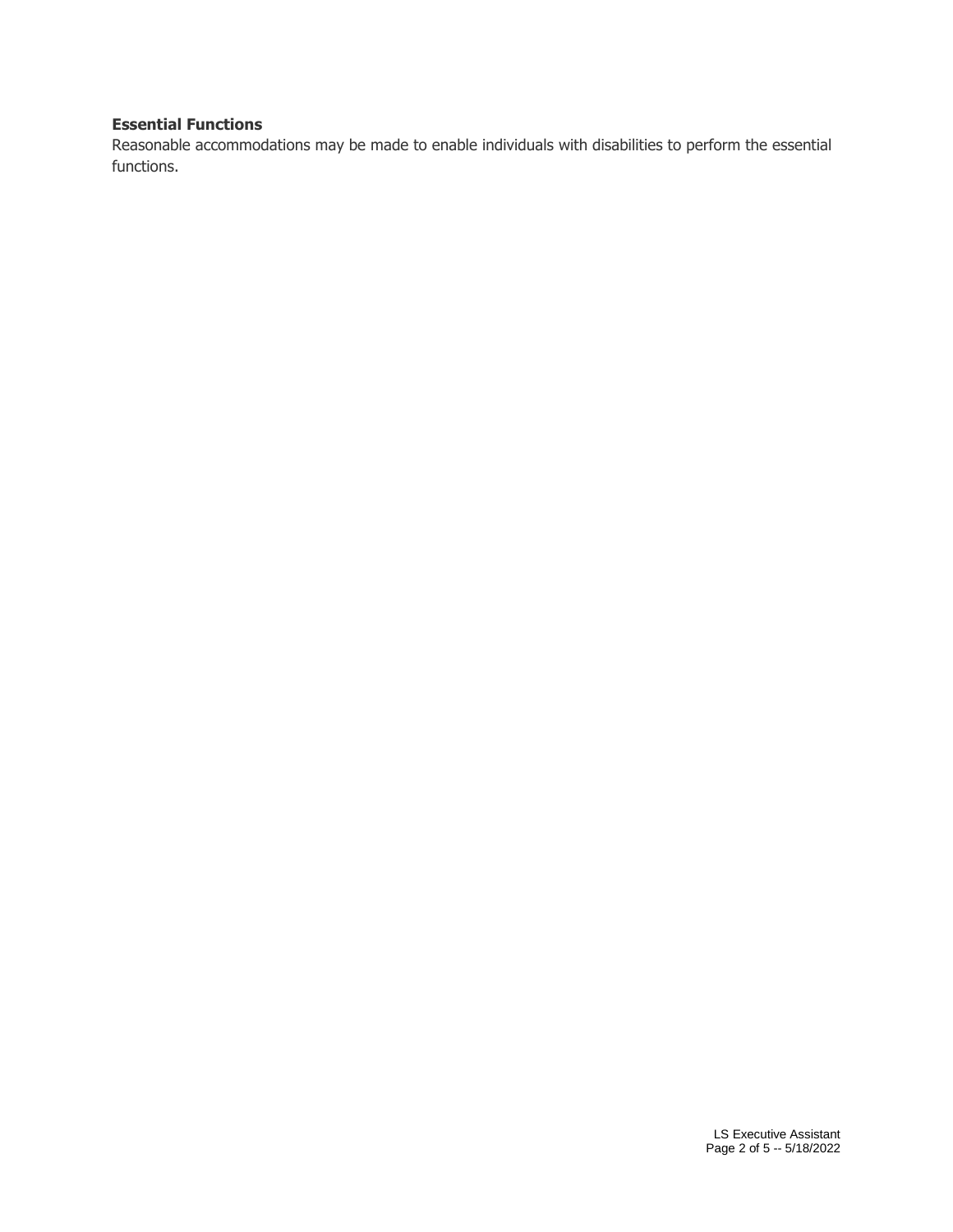| <b>Essential Job Functions</b>                                                                                                                                                                                                                                                                                                                                                                                                                                                                                                                                                                                                                   | Percentage of<br><b>Time Spent</b>                                               |
|--------------------------------------------------------------------------------------------------------------------------------------------------------------------------------------------------------------------------------------------------------------------------------------------------------------------------------------------------------------------------------------------------------------------------------------------------------------------------------------------------------------------------------------------------------------------------------------------------------------------------------------------------|----------------------------------------------------------------------------------|
| <b>Spiritual Leadership</b><br>Study the Bible, God's only written Word<br>Skillfully articulate the personal/ethical implications of a lifelong faith<br>$\bullet$<br>commitment                                                                                                                                                                                                                                                                                                                                                                                                                                                                |                                                                                  |
| Measure knowledge against the standard of God's revealed truth in<br>$\bullet$<br>Scripture<br>Actively participate in the explicitly religious components of the<br>$\bullet$<br>student and community programs<br>Demonstrate an overt commitment to the life of a church and its core<br>$\bullet$<br>traditions<br>Respect the School's Christian mission and values, and aid students in<br>$\bullet$<br>Christian formation by exemplifying Christian living, both in and out of<br>the office<br>Be a positive role model for students by supporting the School's<br>Statement of Faith and exemplifying the Portrait of a Geneva Teacher | These job functions<br>are performed<br>concurrently with<br>those listed below. |
| Perform duties as a minister and steward of the Christian faith<br><b>LS Office Administration</b><br>Help plan the weekly LS teacher meeting<br>$\bullet$                                                                                                                                                                                                                                                                                                                                                                                                                                                                                       |                                                                                  |
| Ensure curriculum, classroom supplies, office supplies, and equipment<br>$\bullet$<br>are readily available<br>Establish and maintain professional and approachable atmosphere in LS<br>$\bullet$<br>office<br>Enter into financial/purchasing contracts with vendors for various school<br>$\bullet$<br>functions and field trips<br>Set up and take down microwaves, brooms, and cleaning supplies<br>$\bullet$                                                                                                                                                                                                                                |                                                                                  |
| needed for LS lunchroom cleanup<br>In cooperation with the LS Headmaster and RS Headmaster/Executive<br>Assistant, oversee testing process for ERB tests, National Latin Exam,<br>and PSAT<br>Liaison with Admissions for the scheduling of prospective student<br>testing, shadow days, and interviews<br>In cooperation with the LS Headmaster, monitor and maintain master                                                                                                                                                                                                                                                                    | 35%                                                                              |
| LS calendars<br>Oversee desktop publishing; create and develop visual presentations;<br>special event programs, award certificates, etc.                                                                                                                                                                                                                                                                                                                                                                                                                                                                                                         |                                                                                  |
| <b>Student Behavior</b><br>In the absence of the LS Headmaster, and in coordination with the LS<br>Dean of Girls, counsel students concerning behavior and administer in-<br>school punishment that does not require parent notification                                                                                                                                                                                                                                                                                                                                                                                                         | 10%                                                                              |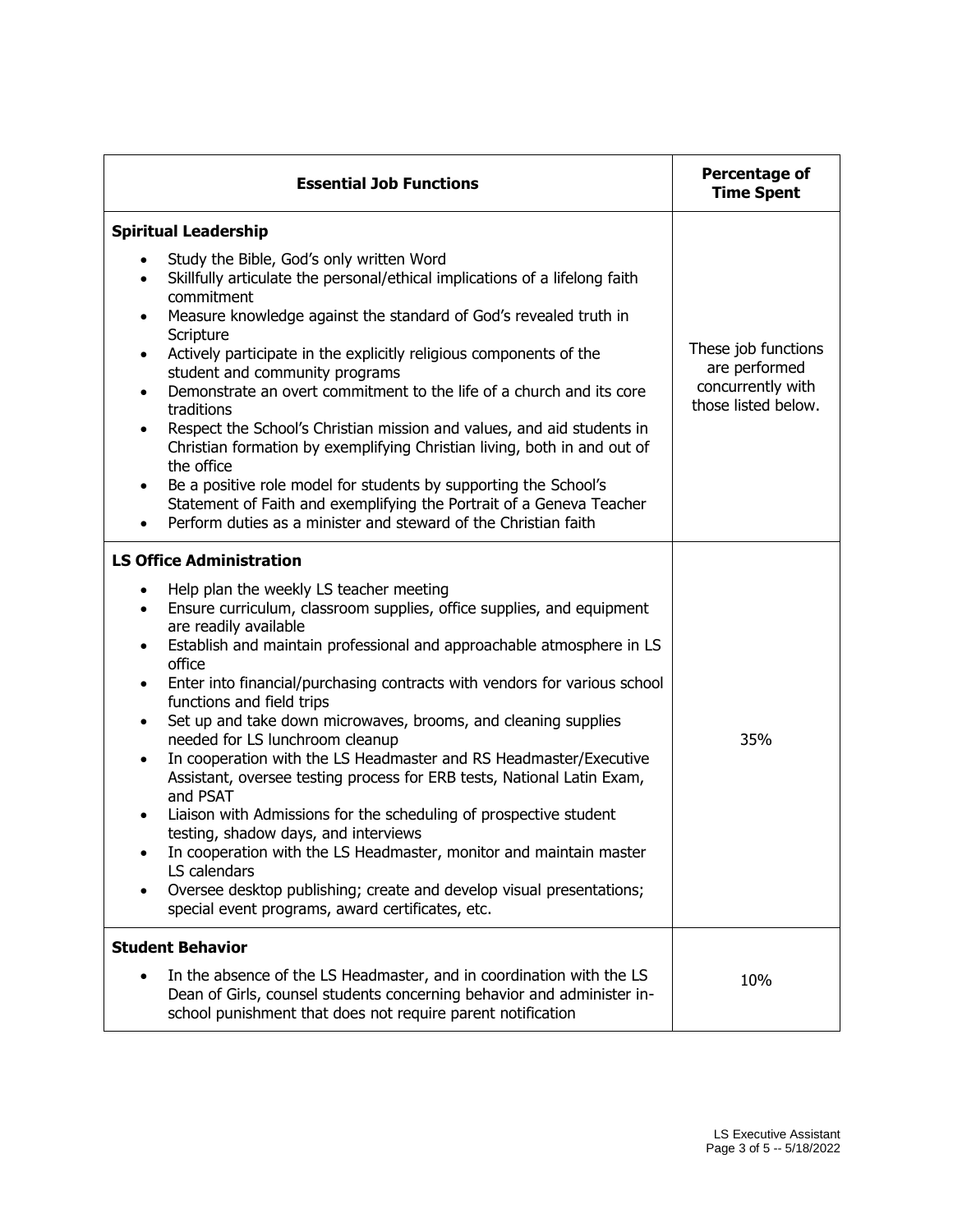| <b>Essential Job Functions</b>                                                                                                                                                                                                                                                                                                                                                                                                                                                                                                     | Percentage of<br><b>Time Spent</b> |
|------------------------------------------------------------------------------------------------------------------------------------------------------------------------------------------------------------------------------------------------------------------------------------------------------------------------------------------------------------------------------------------------------------------------------------------------------------------------------------------------------------------------------------|------------------------------------|
| <b>Manage LS Student Academic Records</b><br>Check grades are accurate for the posting of report cards<br>$\bullet$                                                                                                                                                                                                                                                                                                                                                                                                                |                                    |
| Document end-of-quarter tallies for absences/tardies, extra-curricular<br>$\bullet$<br>activities, Faculty Commendations, and Headmaster's List<br>Edit and distribute all At-Risk Reports<br>In cooperation with the Headmaster and Dean of Girls, record demerits,<br>detentions, and phone confiscations                                                                                                                                                                                                                        | 20%                                |
| <b>Manage LS Student Schedules</b>                                                                                                                                                                                                                                                                                                                                                                                                                                                                                                 |                                    |
| In cooperation with Headmaster, create teacher/class schedules, finals<br>$\bullet$<br>schedules, and modified schedules<br>Register students for classes and summer school<br>Schedule student and group yearbook photo days<br>$\bullet$<br>Assign class lists, Devo rosters, and lockers<br>$\bullet$                                                                                                                                                                                                                           | 10%                                |
| <b>Support Faculty</b>                                                                                                                                                                                                                                                                                                                                                                                                                                                                                                             |                                    |
| Set and follow-up on key deadlines, dates and critical information<br>$\bullet$<br>Update and assemble Teacher Manuals and Emergency Manuals<br>$\bullet$<br>Serve as liaison with maintenance personnel<br>$\bullet$<br>Create teacher duty rosters<br>$\bullet$<br>Collect syllabi and peer evaluations<br>$\bullet$<br>Order, organize, and distribute all supplies needed for upcoming school<br>$\bullet$<br>year to teachers for student use throughout the academic year<br>Publish summer reading and student supply lists | 15%                                |
| <b>LS Social and Academic Events</b>                                                                                                                                                                                                                                                                                                                                                                                                                                                                                               |                                    |
| Project manager for:<br>$\bullet$<br>Back-to-School Night<br>$\bullet$<br><b>Field Trips</b><br>$\bullet$<br>7 <sup>th</sup> Grade Cotillion<br>$\bullet$<br>Service to Hill Country Daily Bread<br>$\bullet$<br>LS Jogathon Collections<br>$\bullet$<br>Spelling Bee<br>$\bullet$<br>Geography Bee<br>$\bullet$                                                                                                                                                                                                                   | 10%                                |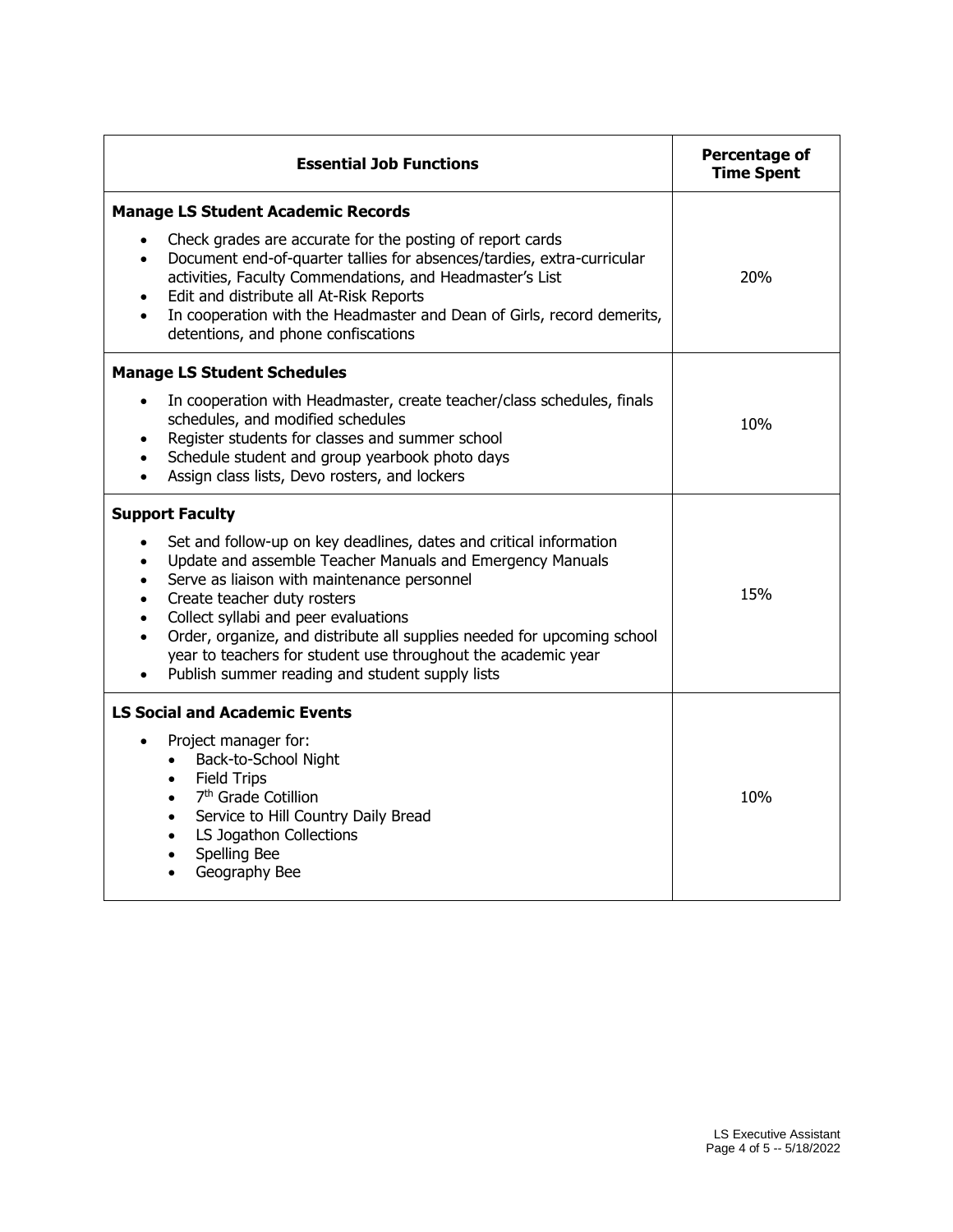| <b>Essential Job Functions</b>                                                                                                                                                                                                                                                                                                                                                                                                                                                                                                                                                                                                                                                                                                                                                                                                  | Percentage of<br><b>Time Spent</b>                                               |
|---------------------------------------------------------------------------------------------------------------------------------------------------------------------------------------------------------------------------------------------------------------------------------------------------------------------------------------------------------------------------------------------------------------------------------------------------------------------------------------------------------------------------------------------------------------------------------------------------------------------------------------------------------------------------------------------------------------------------------------------------------------------------------------------------------------------------------|----------------------------------------------------------------------------------|
| <b>Professionalism</b>                                                                                                                                                                                                                                                                                                                                                                                                                                                                                                                                                                                                                                                                                                                                                                                                          |                                                                                  |
| Demonstrate commitment and loyalty to the School and the teaching<br>profession through speech, punctuality, dress, attitude, and attention<br>to duties<br>Present a consistent and reliable demeanor to students, parents and<br>colleagues<br>Collaborate with staff, co-workers, and administration in a cooperative,<br>professional atmosphere<br>Accept constructive feedback to affect personal and professional<br>growth<br>Develop and maintain professional competence and continuous<br>improvement through active participation in professional development<br>activities and/or professional organizations<br>Attend and participate in faculty meetings and staff development<br>activities, as required<br>Comply with the policies in the Geneva School Employee Handbook<br>Perform other duties as assigned | These job functions<br>are performed<br>concurrently with<br>those listed above. |

## **Essential Requirements**

- A disciple of Jesus Christ and as such, one who models a love for God through obedience to His Word; such obedience is evidenced through convictions, lifestyle and worldview
- A full and unreserved supporter of the School's Statement of Faith
- Knowledge of and experience with the philosophy of classical Christian education
- A person who has strong interpersonal skills, with a genuine interest in working with people
- Two years of experience in an administrative position for a school
- Mentor comfortable discipling middle school students

## **Required Abilities**

- Exhibit consistent Christian maturity
- Independently plan and efficiently manage school office functions
- Coordinate and supervise the work of others
- Maintain highest level of confidentiality in all matters relating to staff, students and families
- Exercise diplomacy and tact and maintain a high level of professionalism
- Work effectively with a service-oriented attitude in a busy school office setting subject to frequent interruptions
- Multi-task with the ability to adapt quickly to changing situations
- Take independent action where required and handle unique problems
- Prepare and maintain complex records and prepare periodic reports from such records
- Establish and maintain effective working relationships with those contacted in the course
- of work
- Understand, interpret and apply Geneva School policies, procedures, and regulations affecting School operations and programs
- Communicate clearly and concisely, both orally and in writing
- Meet pre-set deadlines
- Make decisions in emergency situations with or without the input of the Headmaster